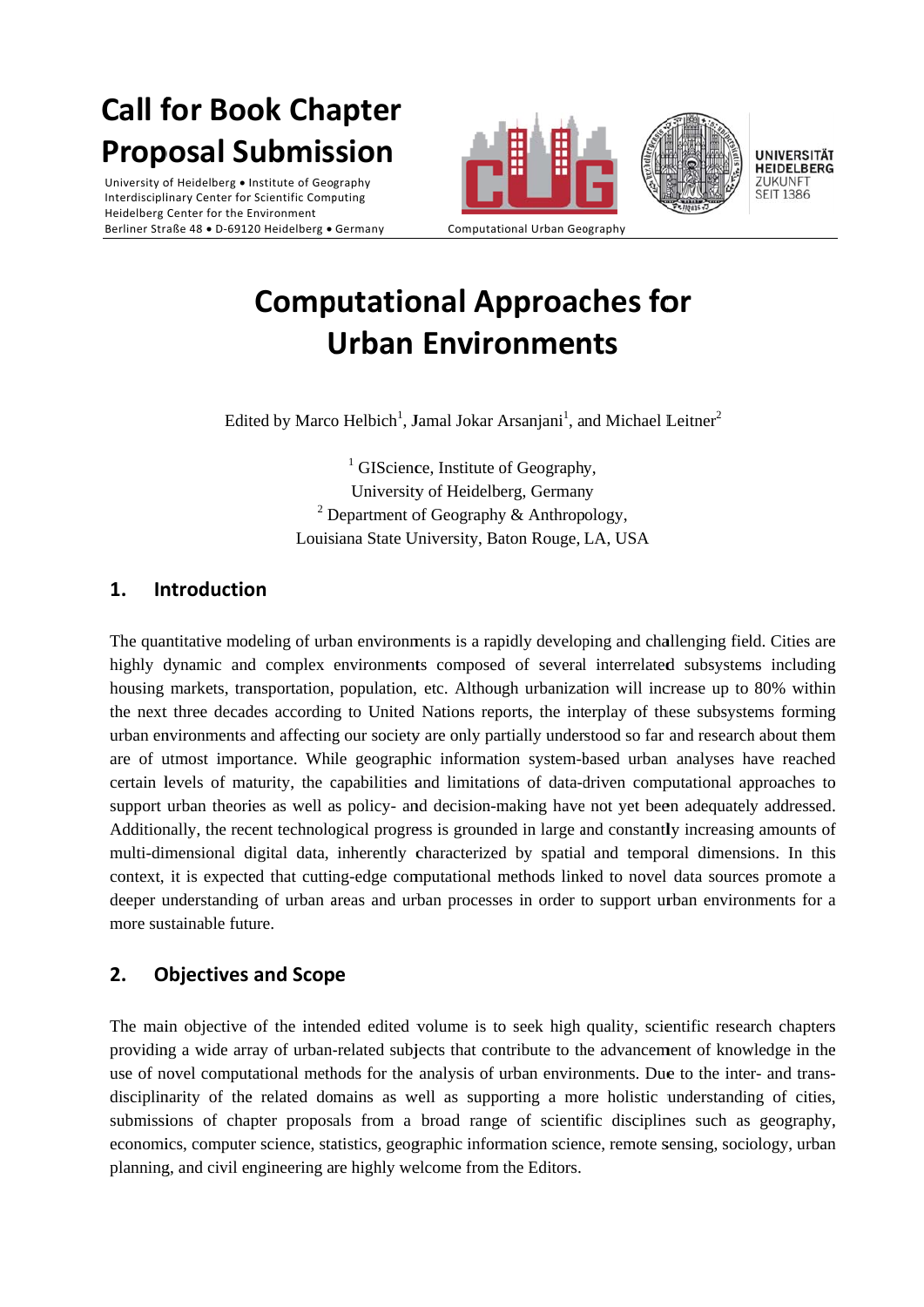

The edited book is scheduled to be published by Springer in its popular "Geotechnologies" and the Environment" series, edited by Jay D. Gatrell and Ryan R. Jensen. For more detailed information about this series, we refer to the Springer webpage, accessible via the following link http://www.springer.com/series/8088.

This book will cover *several aspects* of urban-related topics including the following fields of application:

- Population and social dynamics  $\bullet$
- Urban transportation  $\bullet$
- Housing and real estate  $\bullet$
- Urban dynamics and growth  $\bullet$
- Land use planning  $\bullet$
- Crime and law enforcement  $\bullet$
- Health  $\bullet$
- Service planning
- $\ddots$

The major prerequisite is that manuscripts should be based on *cutting-edge computational approaches*, including, but not limited to:

- Machine learning
- Neurocomputing  $\bullet$
- $\bullet$ Evolutionary computing
- Geosimulation and agent-based modeling  $\bullet$
- Optimization  $\bullet$
- Spatio-temporal modeling
- Regionalization  $\bullet$
- Visual analytics
- Fuzzy logic  $\bullet$
- $\cdots$

Additionally, of particular interest are chapters dedicated to innovative *data sources* to enrich urban analysis. Topics of interest include but are not limited to:

- $\bullet$ Cell phone data
- Volunteered / Contributed geographic information  $\bullet$
- Social networks (e.g., Twitter, Flickr)
- Humans as sensors and collaborative sensing  $\bullet$
- $\dddotsc$

### **Submission and Important Dates**  $3.$

All chapter proposals will be evaluated by a committee of experts before author(s) are being invited to submit the full book chapter. Chapters must not have been published elsewhere. Unpublished conference presentations are acceptable. Published conference presentations (e.g., in a proceedings volume) may be acceptable if the full copyright can be transferred.

Submission procedure for chapter proposals:

- $\bullet$ Length:  $1-3$  pages
- Format: Microsoft Word or Adobe PDF
- Figures/Tables: Must be legible  $\left( < 300 \right)$  dpi are accepted at this stage)  $\bullet$

Important dates:

- April 8, 2013: First solicitation of chapter proposal submission
- June 30, 2013: Chapter proposal submission deadline (New deadline!)
- $\bullet$  July 10, 2013: Notification of chapter acceptance (rejection) and invitation to submit
- the full book chapter • November 1, 2013: Final chapter submission deadline